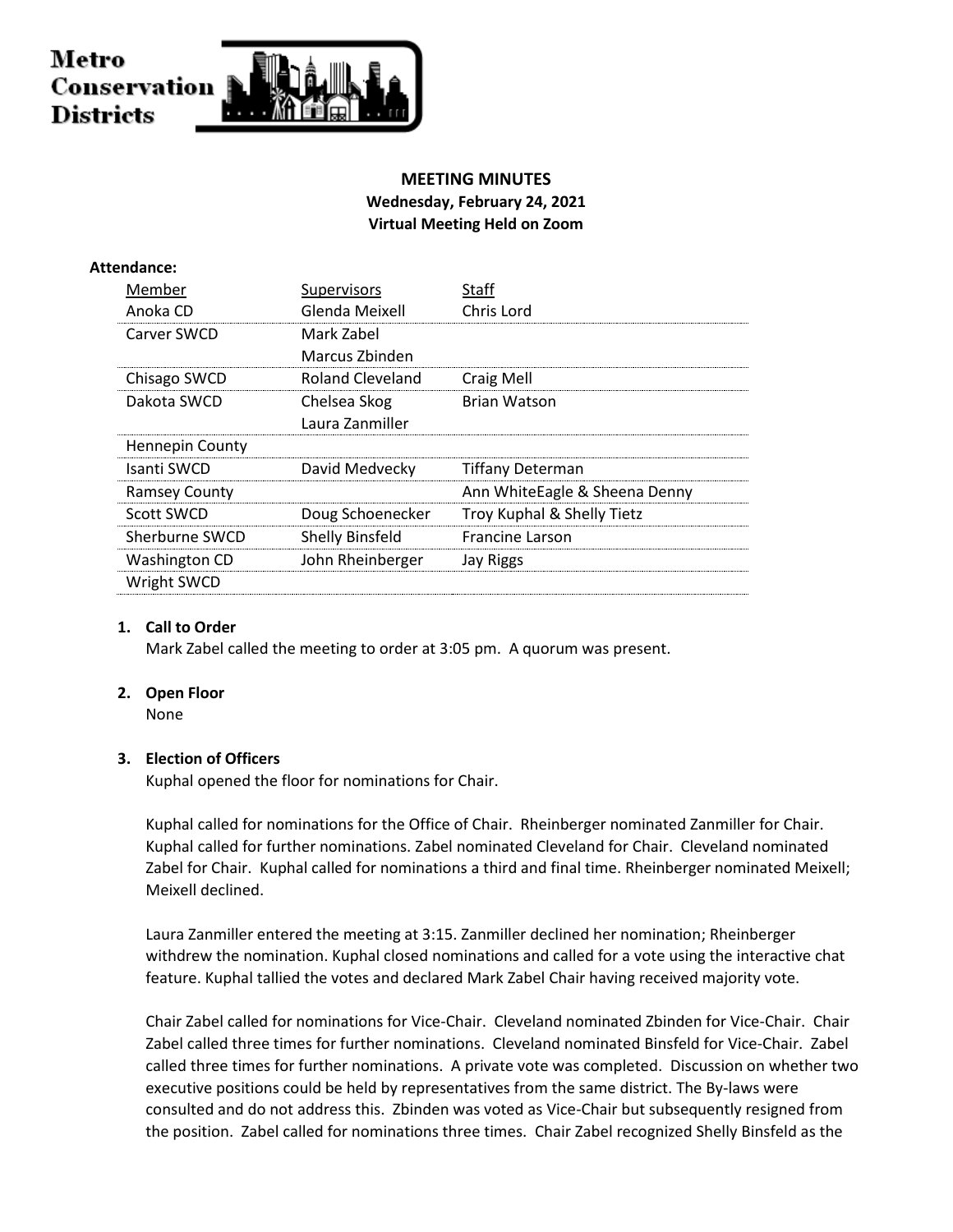only nominee and called for any objection to elect her as Vice-Chair by acclamation. There being no objections Shelly Binsfeld was elected Vice-chair by acclamation.

Chair Zabel called for nominations for Secretary. Rheinberger nominated Meixell for Secretary. Chair Zabel called for further nominations three times. There were no further nominations. Chair Zabel recognized Meixell as the only nominee and called for any objection to elect Meixell as Secretary by acclamation. There being no objections Glenda Meixell was elected Secretary by acclamation.

Chair Zabel called for nominations for Treasurer. Rheinberger nominated Schoenecker for Treasurer. Chair Zabel twice called for further nominations. There were no further nominations. Chair Zabel recognized Schoenecker as the only nominee and called for any objection to elect him as Treasurer by acclamation. There being no objections and Doug Schoenecker was elected by acclamation.

Zabel asked for a roll call of all attendees.

#### **4. Approve of Agenda**

**Motion 21.001 Motion** by Schoenecker, second by Cleveland, to approve the agenda as presented. Zabel called for unanimous consent to approve the agenda as presented. Hearing no objections, the agenda is approved.

#### **CONSENT AGENDA**

**5. Approval of Minutes**

The August 26, 2020 Board minutes as presented.

**6. Treasurer's Report – Scott SWCD Reporting**

## **6.1 Treasurer's Report – February 18, 2021 6.2 Checking Account Transaction Report**

**7. Bid for FY2020 Financial Audit** Accept Peterson Company, LTD, audit bid for \$2,650.

## **8. Official Depository Institution**

Designate HomeTown Bank as the primary checking and savings account.

#### **9. 2021 Meeting Dates**

The board meeting dates presented are February 24, May 26, August 25 and November 17.

**Motion 21.002** Motion by Rheinberger, second by Meixell, to approve the consent agenda items. Zabel called for unanimous consent to approve the consent agenda. Zabel asked if any objections to the consent agenda. Hearing none, the consent agenda was approved.

#### **REGULAR AGENDA**

**9. Program Updates**